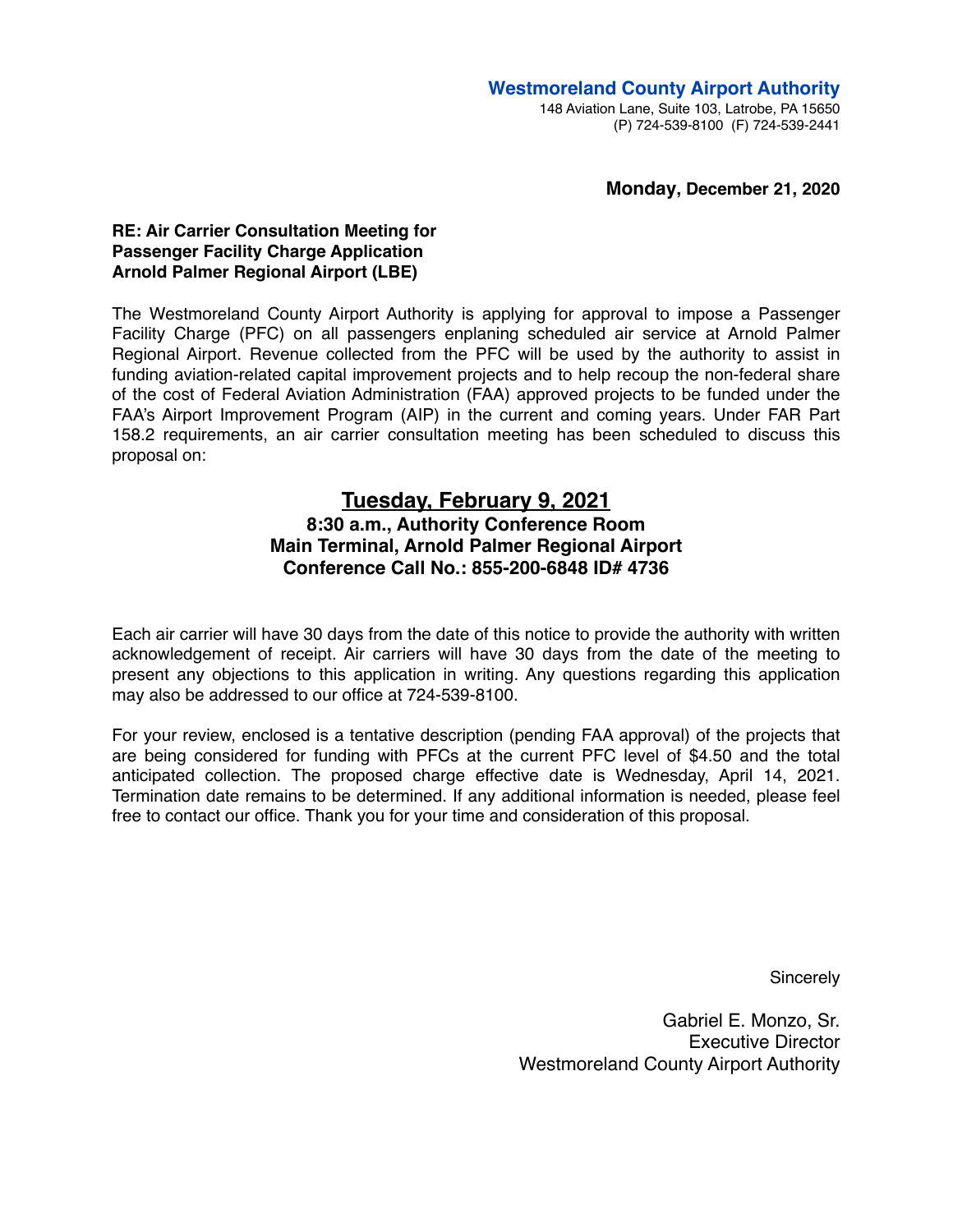## **Westmoreland County Airport Authority**

148 Aviation Lane, Suite 103, Latrobe, PA 15650 (P) 724-539-8100 (F) 724-539-2441

| Rehabilitate Taxiway A, Crack Seal and Marking |
|------------------------------------------------|
| <b>Expand SRE Building</b>                     |
| Rehabilitate and Strengthen Apron              |
| Acquire ARFF Vehicle/Equipment                 |
| Terminal Building Expansion and Improvements   |
| Acquire SRE (Plow/Broom)                       |
| Reconstruct Taxiway A                          |
| Reconstruct Taxiways C, D, and E, PH. II/III   |
| Obstruction Removal, Runway 6-24               |
| <b>PFC</b> Administration                      |
| <b>Expand ARFF Building</b>                    |
| <b>Control Tower Improvements</b>              |
|                                                |
|                                                |
|                                                |
|                                                |
|                                                |
|                                                |
|                                                |
|                                                |
|                                                |